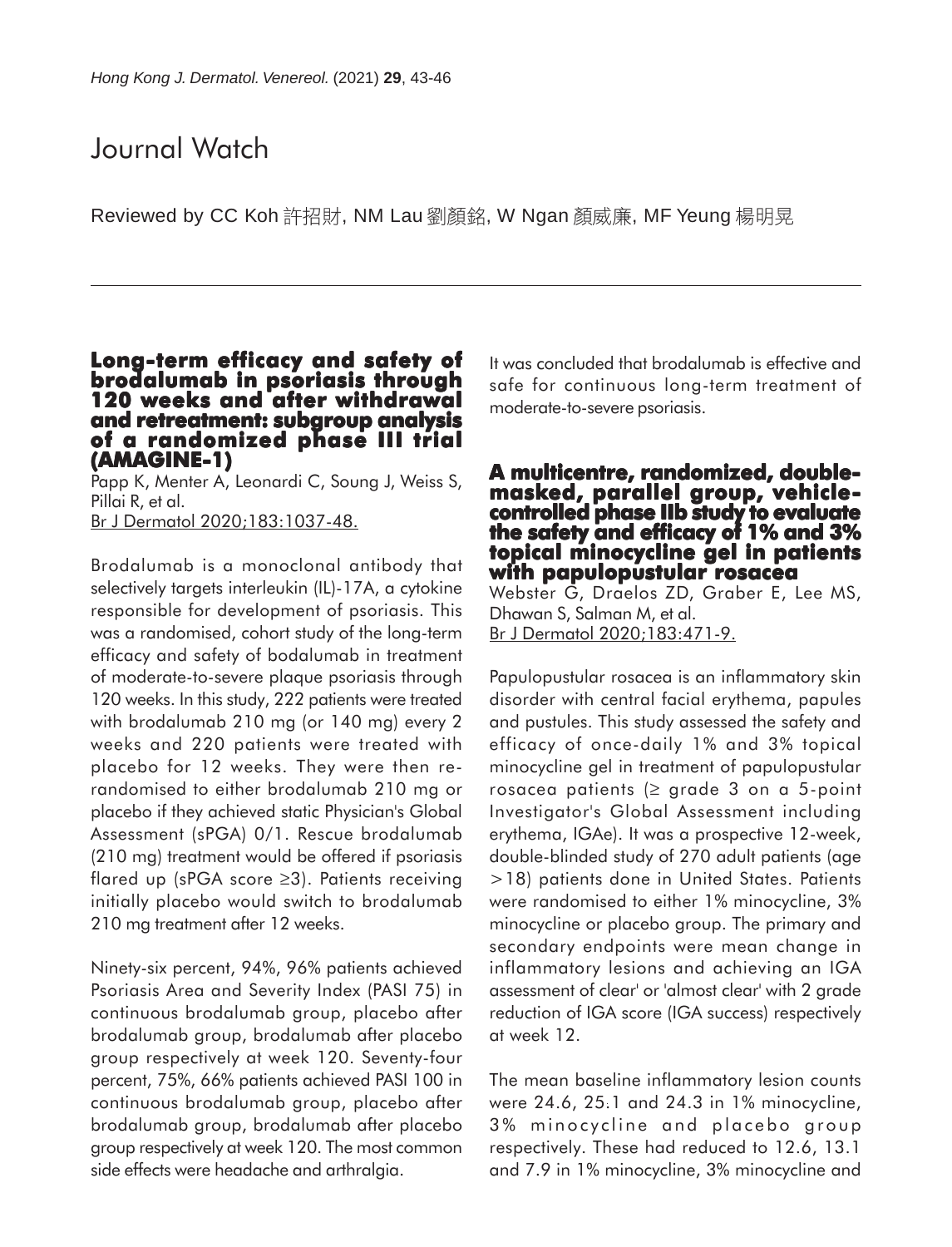placebo group respectively by week 12. IGA success was achieved in 39%, 46%, 31% of patients in 1% minocycline, 3% minocycline and placebo group respectively at week 12. Minocycline topical gel was well-tolerated at concentrations of 1% and 3%.

It was concluded that inflammatory lesion counts were by minocycline topical gel which was also well-tolerated. In addition, 3% minocycline gel was significantly more efficacious.

## **Oral minoxidil treatment for hair loss: minoxidil for hair loss: A review of efficacy and safety**

Randolph M, Tosti A. J Am Acad Dermatol 2021;84:737-46.

In this review, a total of 17 studies with 634 patients on the use of oral minoxidil as the primary treatment method of hair loss were identified by a Pubmed search.

This review found that oral minoxidil has promising results as a safe and effective treatment option for a variety hair disorders, including androgenetic alopecia, chronic telogen effluvium, alopecia areata, chemotherapy-induced hair loss, loose anagen syndrome, traction alopecia. Androgenetic alopecia in females was the most studied condition with dose between 0.25 mg to 1.25 mg with good efficacy. On the other hand, in male androgenetic alopecia, lower dose oral minoxidil (0.25 mg) were found to be less effective although effective treatment was seen with 2.5 mg or 5mg daily minoxidil in men.

Hypertrichosis was the most common side effect and was seen in under 10% of patients with 0.25 mg minoxidil. However, most patients considered this to be a minor problem and almost never stopped minoxidil because of this. Cardiovascular adverse effects were rare and included lower limb oedema which was reported in 3% of patients, mainly with the 5 mg preparation. Rarer side effects included dizziness, mild blood

pressure changes and postural hypotension. It was concluded that oral minoxidil may be considered in healthy patients who are unable to tolerate topical minoxidil.

## **Role of phototherapy in the era of Role of phototherapy the of biologics**

Torres AE, Lyons AB, Hamzavi IH, Lim HW. J Am Acad Dermatol 2021;84:479-85.

Although phototherapy is a safe and effective treatment modality for many dermatologic conditions, its use has declined with the availability of biologics. For example, between 1993 and 1998, there has been 85% decline in PUVA usage and 90% decrease for phototherapy overall.

Phototherapy acts by induction of cytokine modification, immunosuppression and apoptosis. A study found that the improvement in health-related quality of life scores in patients treated with NB-UVB were equivalent to those treated with adalimumab. Compared to biologics, long-term data are available for phototherapy and apart from PUVA, does not require prior laboratory work-up. NB-UVB is also safe for pregnant women and children.

On the other hand, long-term data for biologics is sparse and its adverse effects have to be considered during patient selection. As a result, regular laboratory monitoring is needed. Another advantage of phototherapy over biologics is cost. Phototherapy is much less costly than biologics but its drawbacks are the higher demands on patient time, need for specialised equipment and staff. Overall, it is a safe treatment option for a variety of dermatological conditions and NB-UVB is safe for pregnant patients as well as in children and the elderly. Therefore, despite the current advances in dermatological treatments, phototherapy is still a key therapeutic modality and should be used when appropriate.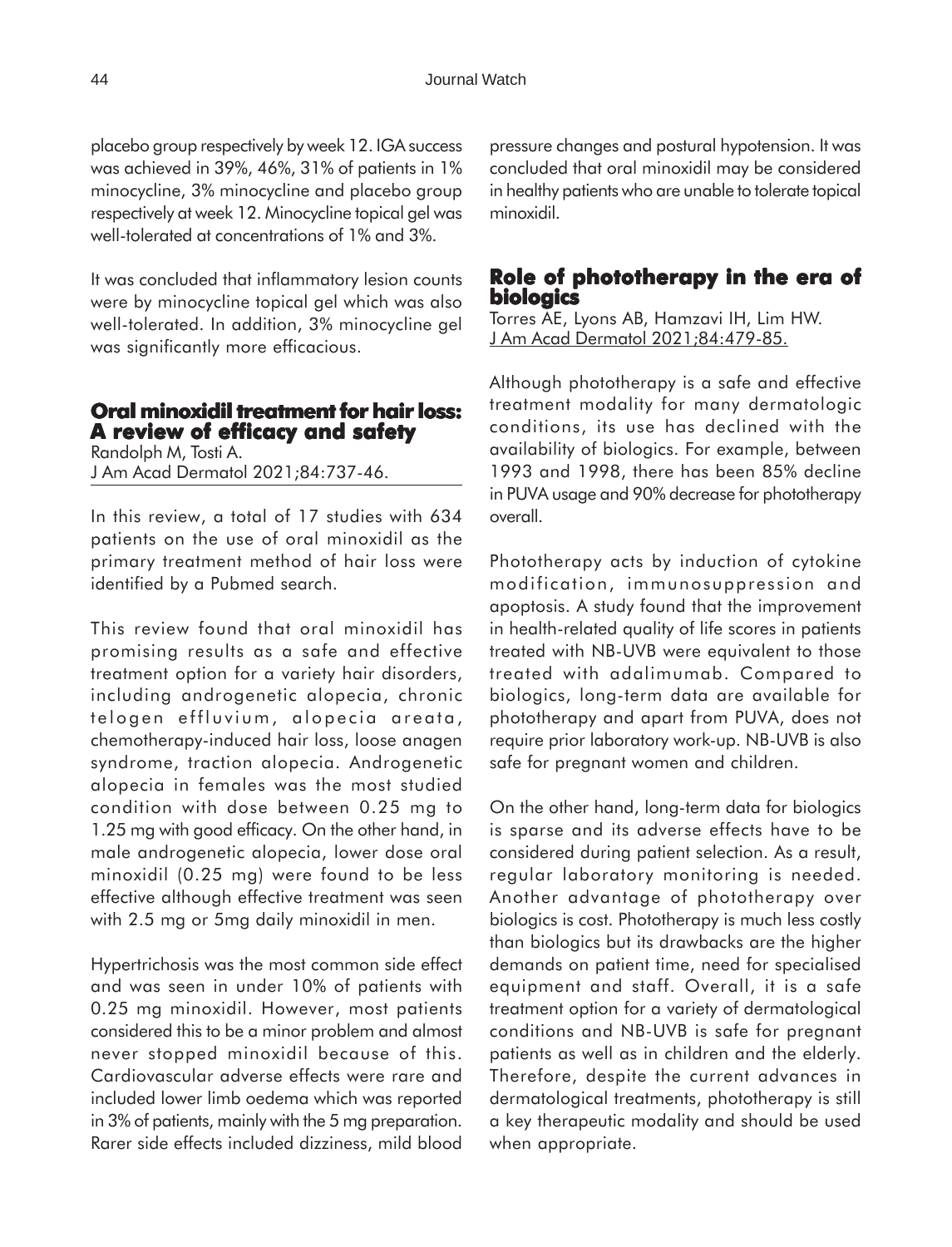## **Surgical interventions for patients with vitiligo: A systematic review and meta-analysis**

Ju HJ, Bae JM, Lee RW, Kim SH, Parsad D, Pourang A, et al.

JAMA Dermatol 2021;157:307-16

Surgical interventions are an alternative therapeutic option in patients with vitiligo that is resistant to conventional medical approaches. This systematic review and meta-analysis investigates the treatment response of different surgical modalities in patients with vitiligo.

A search of the MEDLINE, Embase, Web of Science, and Cochrane Library databases was conducted. Rate of repigmentation response (greater than 90%, 75%, and 50%) was the primary outcome. The factors associated with treatment response to the surgical intervention were evaluated as secondary outcomes.

One hundred and seventeen studies and 8776 patients were included in the analysis. Of the total number of cases analysed, repigmentation over 90% after any surgical intervention was seen in 52.69% (95%CI, 46.87%-58.50%), over 75% in 64.72% (95%CI, 59.52%-69.92%); and over 50% in 81.01% (95%CI, 78.18%-83.84%) of cases. According to the surgical intervention type, over 90% repigmentation was achieved in 72.08% (95%CI, 54.26%-89.89%) for thin skin grafting, 45.76% (95%CI, 30.67%-60.85%) for punch grafting, 61.68% (95%CI, 47.44%- 75.92%) for suction blister grafting, 47.51% (95%CI, 37.00%-58.03%) for non-cultured epidermal cell suspension, 36.24% (95%CI, 18.92%-53.57%) for non-cultured follicular cell suspension, and 56.82% (95%CI, 48.93%-64.71%) for cultured epidermal cell suspension. Treatment response was more likely with younger patient age, non-acral area and segmental vitiligo.

It was concluded that in cases with the appropriate criteria, surgical interventions can be effective and safe in refractory stable vitiligo. **Identifying subgroups within at-risk populations that drive late HIV diagnosis in a Southern U.S. state** Nduaguba SO, Ford KH, Wilson JP, Lawson KA, Cook RL. Int J STD AIDS 2021;32:162-9.

This was a retrospective study of HIV diagnosed cases performed between1996-2013 to identify subgroups in terms of age, racial/ethnic, and transmission categories that are associated with an increased risk of late HIV diagnosis (LHD). Cases with LHD (AIDS diagnosis within 365 days of HIV diagnosis) were stratified according to transmission category, race/ethnicity, and age and analysed by logistic regression to identify groups/subgroups at risk for LHD. The analysis was divided into the following periods: 1996- 2001, 2002-2007, and 2008-2013 to assess the change in risk with time.

A total of 77,844 HIV cases were studied, of which 78%, 27%, 38%, and 31% were male, White, Black, and Hispanic respectively. LHD was present in 39% of cases initially which was follow by a 6.7% (OR: 0.93; 95% CI: 0.93-0.94, p<0.01) reduction per year thereafter. There was a significant association between older age and an increased odds of LHD (OR range: 1.90-4.55). There was a significantly higher odds of LHD between 1996-2001 and/or 2002-2007 in Hispanic cases (OR range: 1.31-2.58), men who have sex with men (MSM) (OR:1.14) and Black female heterosexuals (OR: 1.33). Between 2008- 2013, this was significantly limited to Black MSM (30-39 years), MSM/IDUs (30-59 years), and heterosexuals (18-29 years) and Hispanic MSM (all ages). It was concluded that as there is an increased risk for LHD in Hispanic MSM and with increasing age older individuals and Hispanics (MSM), in order to decrease the rate of LHD, HIV testing is recommended for these groups.